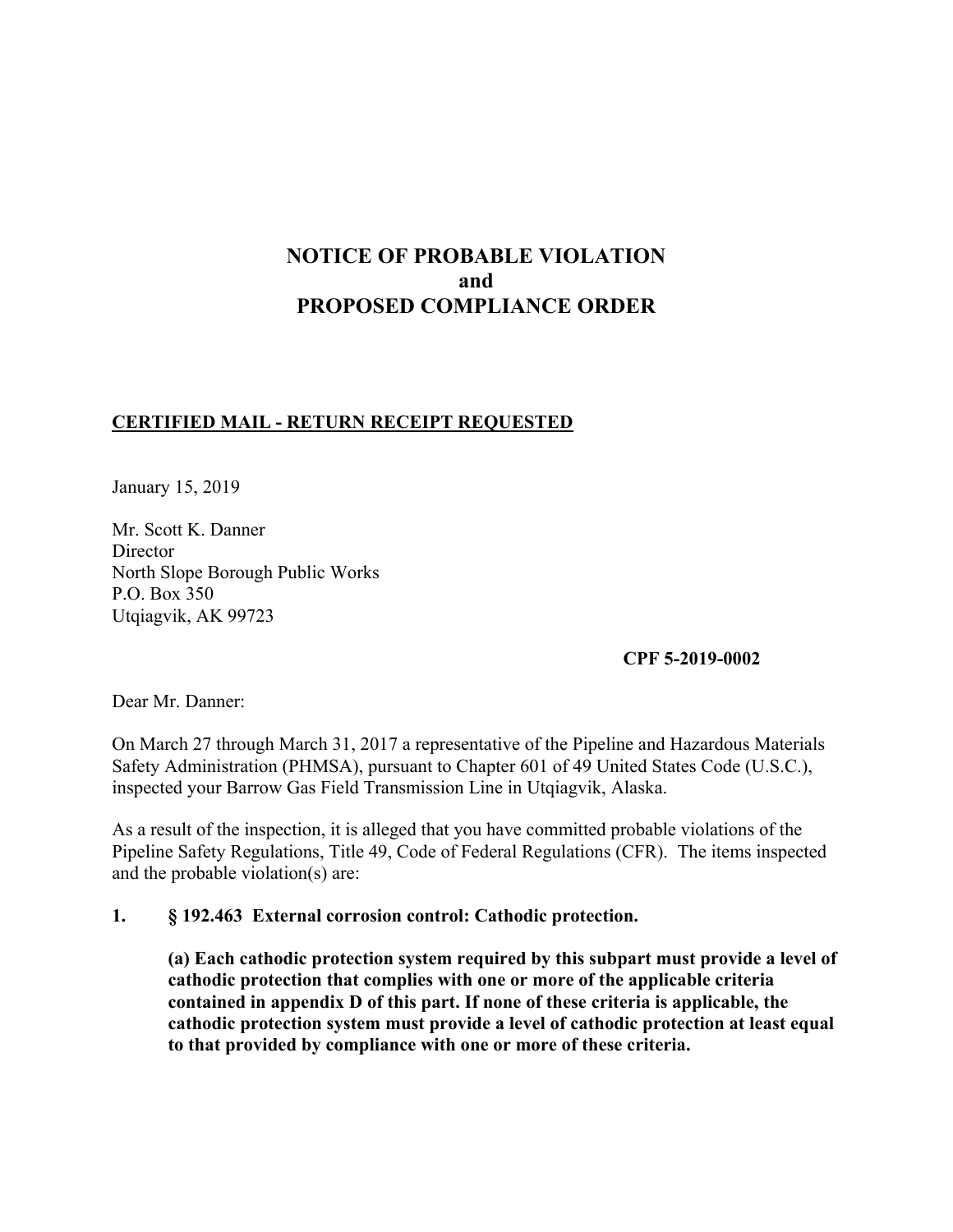**Appendix D to Part 192—Criteria for Cathodic Protection and Determination of Measurements** 

**I. Criteria for cathodic protection— A. Steel, cast iron, and ductile iron structures. (1) A negative (cathodic) voltage of at least 0.85 volt, with reference to a saturated copper-copper sulfate half cell. Determination of this voltage must be made with the protective current applied, and in accordance with sections II and IV of this appendix.**

The Operator produced a contracted study by Taku Engineering, LLC from October 2016 which showed that the pipeline was tested for cathodic protection (CP). The study demonstrated that the current configuration of the CP system on the transmission line does not allow CP readings to be properly tested as required by 49 CFR 192. The configuration of the CP system featured anode ribbons directly bonded to the buried pipeline. No consideration for voltage drop due to soil resistivity (IR Drop) could be considered as magnesium anodes were bonded uninterruptedly, directly to pipe. Pipe to soil measurements were recorded despite the inability to remove the IR Drop. Although roughly 50% of the pipeline's "on" potential was above the - 850 mV structure to soil criterion, the readings are technically inaccurate because of the inability to remove the IR Drop, which, when calculated, would ultimately reduce the value of the "on" potential. Accounting for the IR Drop would result in an even larger percentage (more than 50%) of the line not meeting the CP criteria. The Operator completely failed to demonstrate that the pipeline was tested at least once each calendar year, but with intervals not exceeding 15 months, to determine whether the cathodic protection meets the regulatory requirements of  $$192.465(a).$ 

#### **2. § 192.465 External corrosion control: Monitoring.**

### **(d) Each operator shall take prompt remedial action to correct any deficiencies indicated by the monitoring.**

The Operator provided no documented efforts to promptly correct identified deficiencies included in the *October 2016 Barrow Transmission Natural Gas Pipeline Cathodic Protection Survey Report* (Study) by Taku Engineering, LLC. The Study illustrated deficiencies in maintaining cathodic protection over most of the pipeline.

#### **3. § 192.479 Atmospheric corrosion control: General.**

**(a) Each operator must clean and coat each pipeline or portion of pipeline that is exposed to the atmosphere, except pipelines under paragraph (c) of this section. (b) Coating material must be suitable for the prevention of atmospheric corrosion.**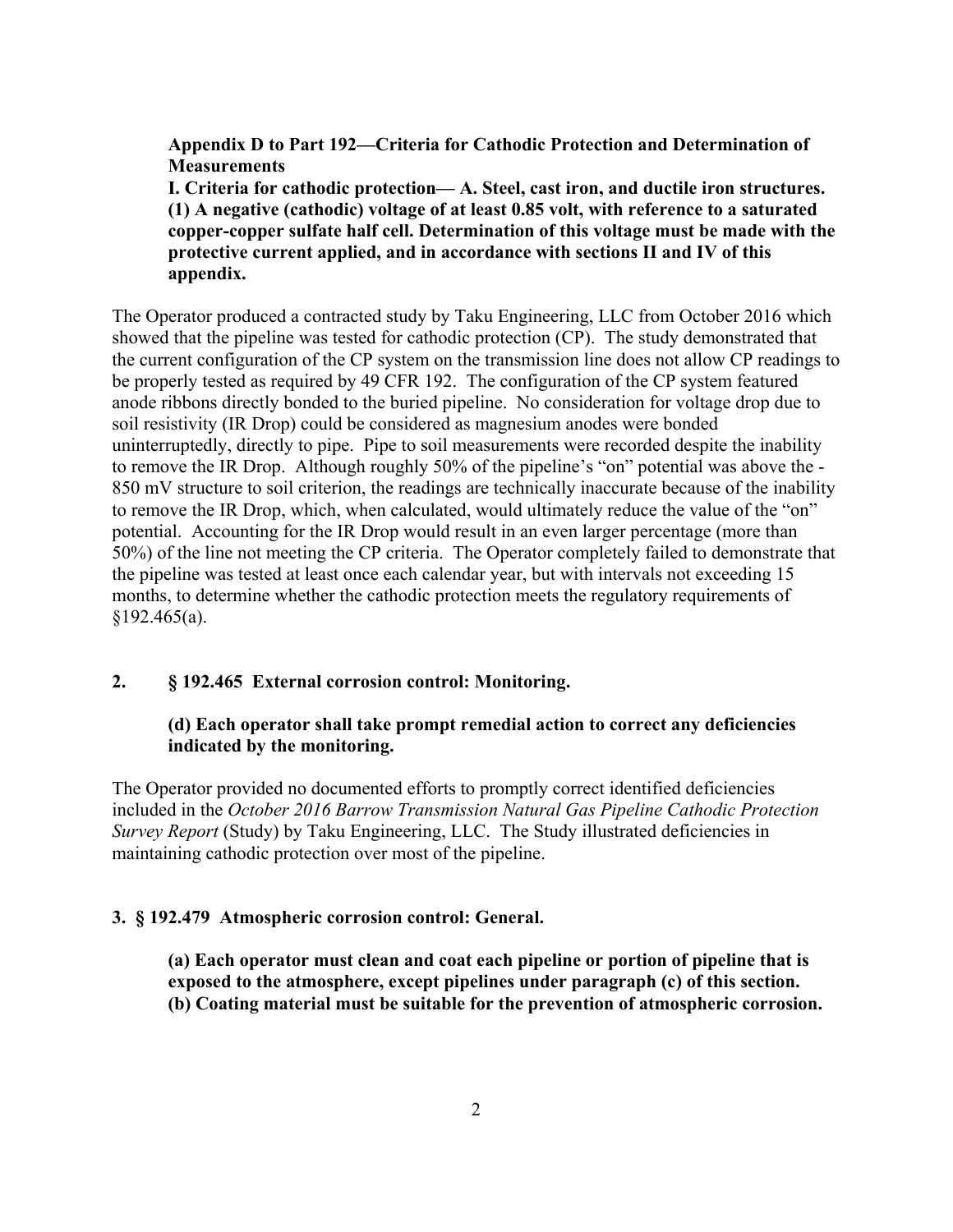The Operator failed to coat each pipeline or portion of pipeline that is exposed to the atmosphere. For example, most above ground areas have no coating whatsoever and incipient pitting has occurred. Where coating may have once existed, there were more areas that had lost coating than had retained coating. Valve Stations had significant coating loss, incipient pitting, and metal on metal supports. The lack of any coating and extreme coating loss on the pipeline and facilities does not comport with the requirement to clean and coat each portion of the pipeline that is exposed to the atmosphere.

#### **4. §192.614 Damage prevention program.**

**(a).…** 

**(c) The damage prevention program required by paragraph (a) of this section must, at a minimum:** 

**(1) Include the identity, on a current basis, of persons who normally engage in excavation activities in the area in which the pipeline is located.**

**(2) Provides for notification of the public in the vicinity of the pipeline and actual notification of the persons identified in paragraph (c)(1) of this section of the following as often as needed to make them aware of the damage prevention program:** 

**(i) The program's existence and purpose; and** 

**(ii) How to learn the location of underground pipelines before excavation activities are begun.** 

**(3) Provide a means of receiving and recording notification of planned excavation activities.**

**(4) If the operator has buried pipelines in the area of excavation activity, provide for actual notification of persons who give notice of their intent to excavate of the type of temporary marking to be provided and how to identify the markings.** 

**(5) Provide for temporary marking of buried pipelines in the area of excavation activity before, as far as practical, the activity begins.** 

**(6) Provide as follows for inspection of pipelines that an operator has reason to believe could be damaged by excavation activities:** 

**(i) The inspection must be done as frequently as necessary during and after the activities to verify the integrity of the pipeline; and** 

**(ii) In the case of blasting, any inspection must include leakage surveys.** 

The Operator's collection of fliers, annual barbecue planning, presentations, and emails, when combined, fails to meet the standards for a damage prevention program under §192.614. Specifically, the following requirements were not met: (1) Include the identity, on a current basis, of persons who normally engage in excavation activities in the area in which the pipeline is located, (3) Provide a means of receiving and recording notification of planned excavation activities, (4) If the operator has buried pipelines in the area of excavation activity, provide for actual notification of persons who give notice of their intent to excavate of the type of temporary marking to be provided and how to identify the markings, (5) Provide for temporary marking of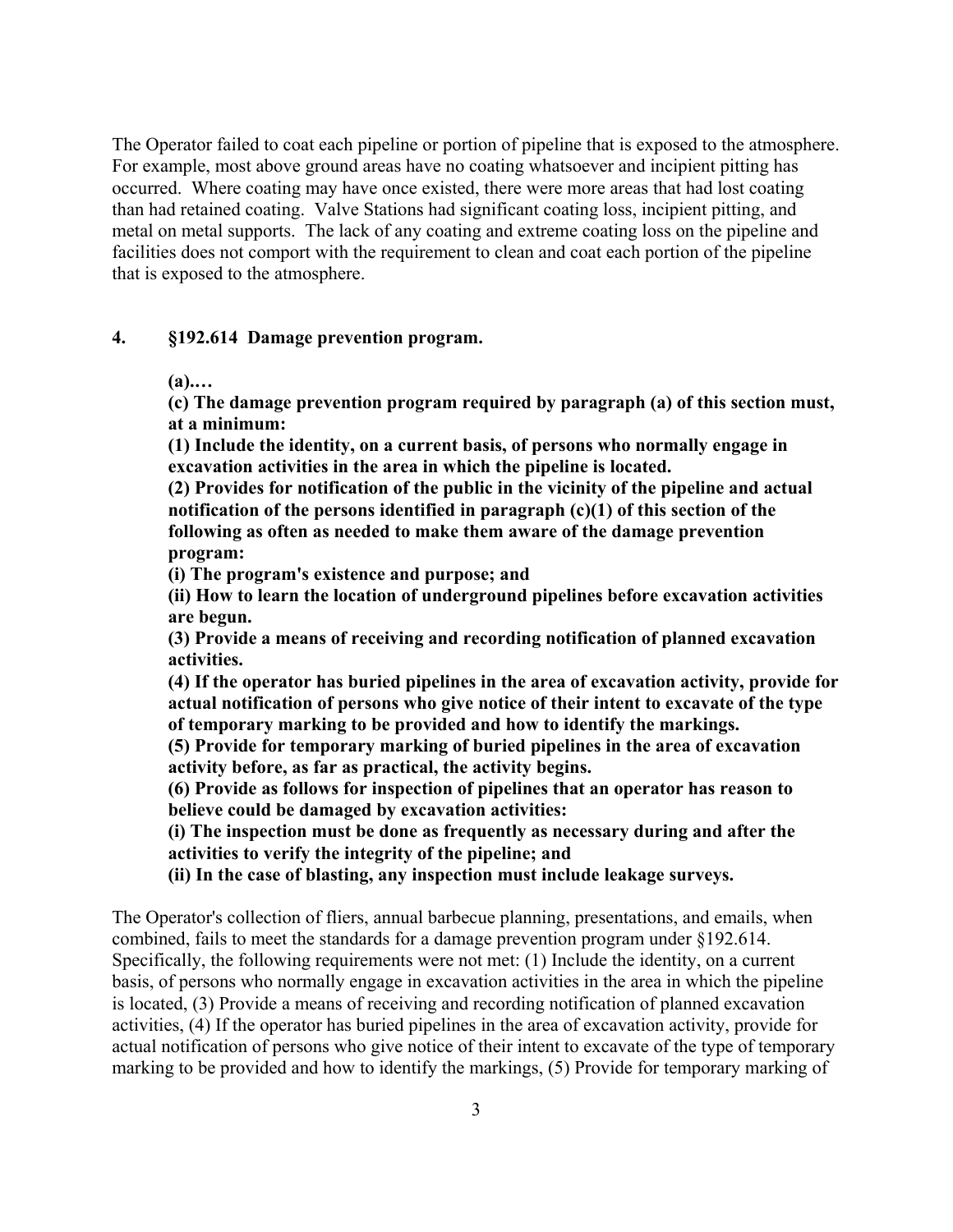buried pipelines in the area of excavation activity before, as far as practical, the activity begins, and (6) Provide as follows for inspection of pipelines that an operator has reason to believe could be damaged by excavation activities: (i) The inspection must be done as frequently as necessary during and after the activities to verify the integrity of the pipeline; and (ii) In the case of blasting, any inspection must include leakage surveys.

### **5. § 192.615 Emergency plans.**

**(a) Each operator shall establish written procedures to minimize the hazard resulting from a gas pipeline emergency. At a minimum, the procedures must provide for the following:.** 

**(1)….** 

**(4) The availability of personnel, equipment, tools, and materials, as needed at the scene of an emergency.**

The Operator has materials and tools for emergencies, but they are not listed in the procedures as to quantity, location, and availability.

### **6. §192.615 Emergency plans.**

**(a)….**

**(b) Each operator shall:**

**(1) Furnish its supervisors who are responsible for emergency action a copy of that portion of the latest edition of the emergency procedures established under paragraph (a) of this section as necessary for compliance with those procedures. (2) Train the appropriate operating personnel to assure that they are knowledgeable of the emergency procedures and verify that the training is effective.** 

The Operator was unable to provide any records indicating the Operator trained appropriate operating personnel to ensure that they are knowledgeable of the emergency procedures nor records verifying that the training is effective. Further, the operator admits that they do not perform such training or verification.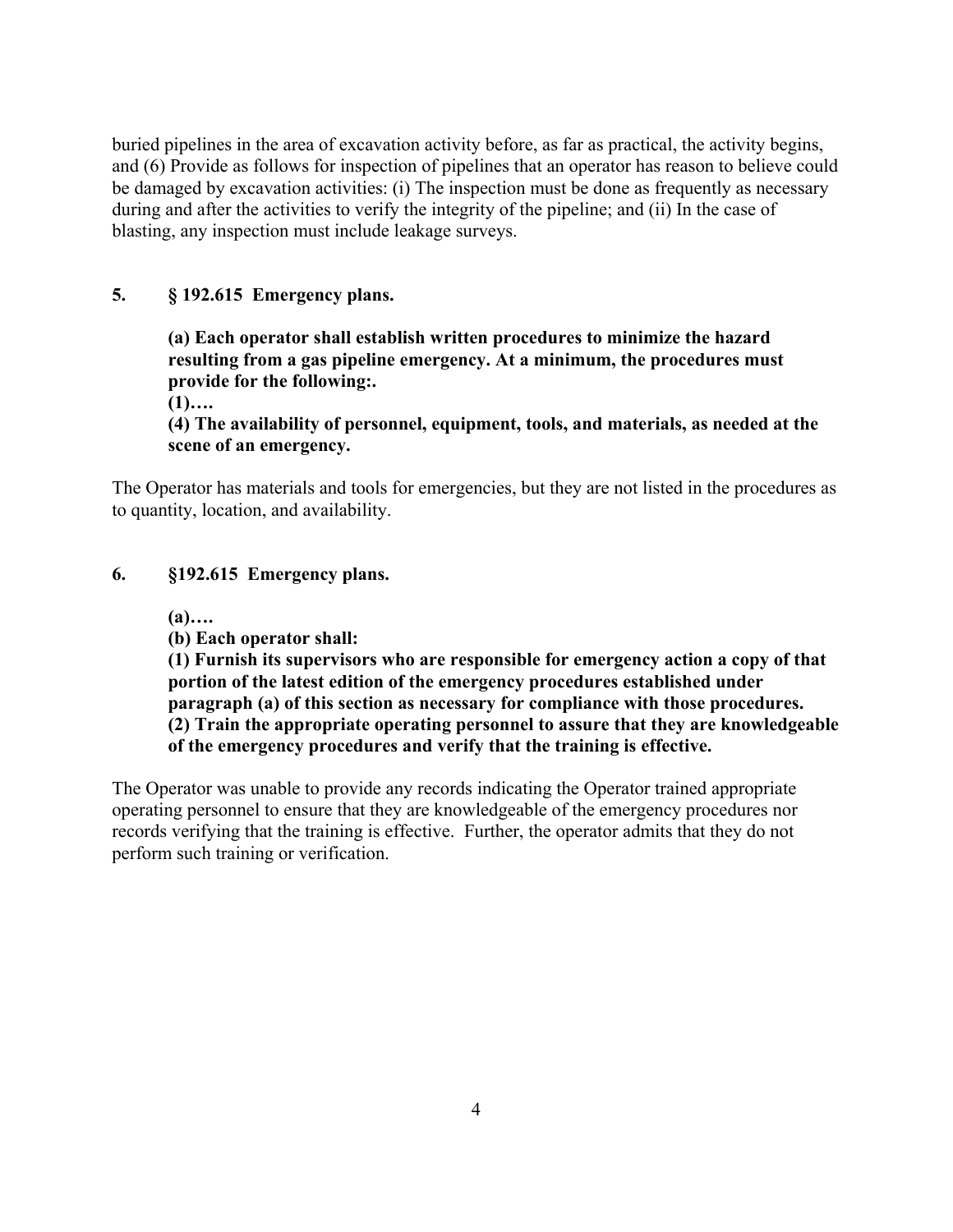#### **7. § 192.615 Emergency Plans.**

**(a)….** 

**(c) Each operator shall establish and maintain liaison with appropriate fire, police, and other public officials to:** 

**(1) Learn the responsibility and resources of each government organization that may respond to a gas pipeline emergency;** 

**(2) Acquaint the officials with the operator's ability in responding to a gas pipeline emergency;** 

**(3) Identify the types of gas pipeline emergencies of which the operator notifies the officials; and** 

**(4) Plan how the operator and officials can engage in mutual assistance to minimize hazards to life or property** 

The Operator failed to liaise with appropriate fire, police, and other public officials in compliance with  $\S 192.615(c)(1)$ -(4). The Operator is required to learn the responsibility and resources of each government organization that may respond to a gas pipeline emergency, acquaint the public officials with the operator's ability in responding to a gas pipeline emergency, identify the types of gas pipeline emergencies of which the operator might notify the officials, and plan how the operator and officials can engage in mutual assistance to minimize hazards to life or property. Although the operator provided documents, including fliers, an operations agenda, and a slide presentation for the Operator's 2016 annual barbecue, which was open to all the citizens of Utqiagvik/Barrow, the Operator produced no records demonstrating that any liaison with public officials occurred, as required by regulation.

### **8. § 192.709 Transmission lines: Record keeping.**

**Each operator shall maintain the following records for transmission lines for the periods specified:** 

**(a) The date, location, and description of each repair made to pipe (including pipeto-pipe connections) must be retained for as long as the pipe remains in service.**

The operator did not produce procedures in effect for 2013 pipeline repair work in accordance with the requirement to keep a "description of each repair" consistant with §192.709(a). The operator stated that most historical records were destroyed when a change occurred in the operator-contractor responsible for the Barrow Gas Transmission pipeline. After destruction of the procedures, new procedures were developed in 2014, updated annually, and most recently, updated in June 2016. The report on the repair work (published in October 2013, for work done September 18-30, 2013 entitled *Coffman Barrow Gas Transmission Pipeline Integrity Assessment Fall 2013*) contained only some procedures for certain parts of the project work package, but no complete operator procedures for the repair were produced. No other procedures were produced for any other repairs. The Operator needs to examine any in-line inspection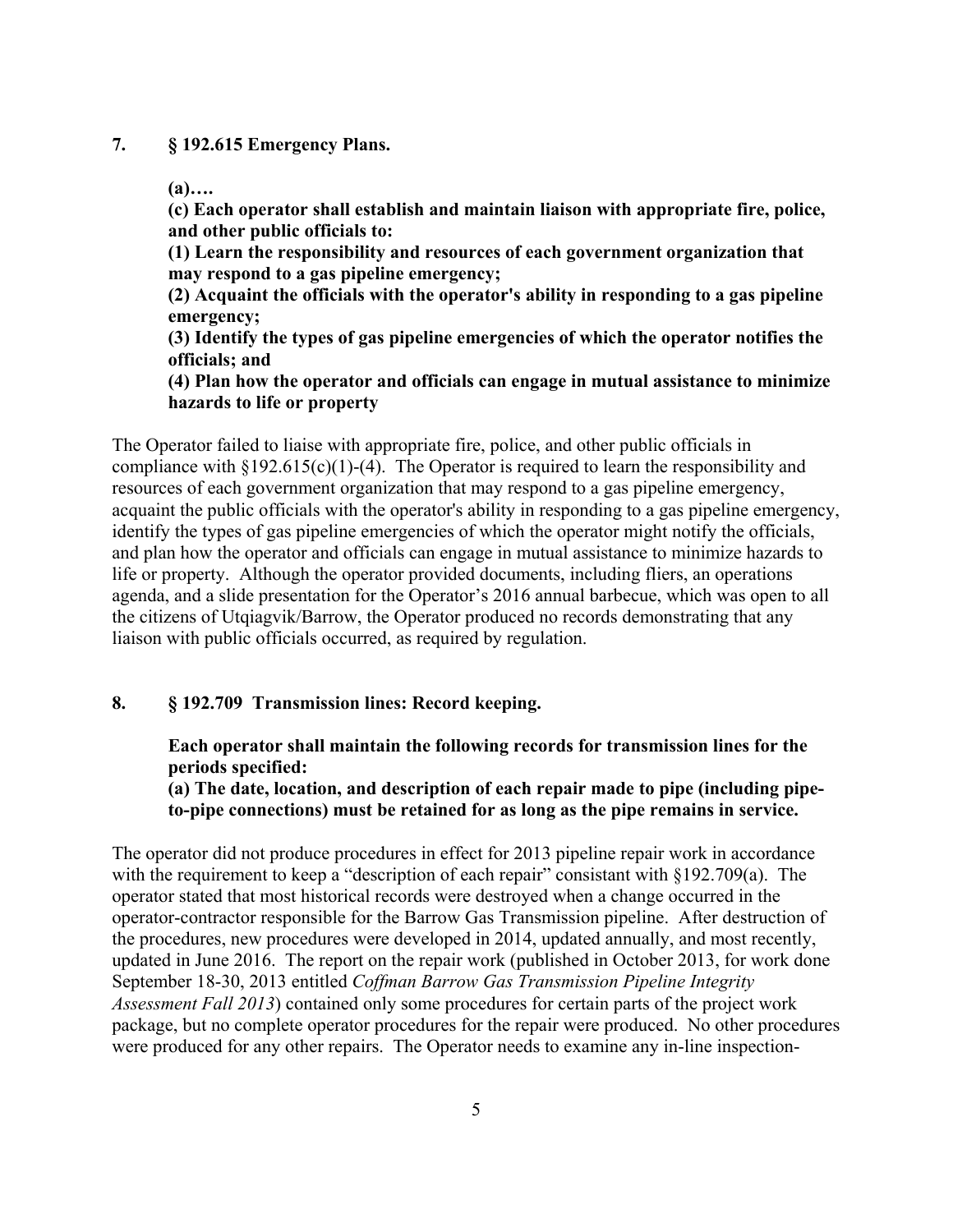identified repairs that they do not have documentation for and complete record keeping and testing, if needed.

## **9. § 192.709 Transmission lines: Record keeping.**

**Each operator shall maintain the following records for transmission lines for the periods specified:** 

**(a)....** 

**(c) A record of each patrol, survey, inspection, and test required by subparts L and M of this part must be retained for at least 5 years or until the next patrol, survey, inspection, or test is completed, whichever is longer.** 

The Operator failed to provide complete records for the past 5 years of testing of emergency valves as required by § 192.709(c). Regarding inspection and partial operation of emergency transmission line valves, the operator produced complete records for 2014 & 2016, spotty records for 2015 and 2011, and no records for 2012 and 2013. Some of the provided records were nullified due to the operator using unqualified personnel to inspect and partially operate emergency transmission line valves.

### **10. §192.805 Qualification program.**

**Each operator shall have and follow a written qualification program. The program shall include provisions to:** 

**(a)….** 

**(h) After December 16, 2004, provide training, as appropriate, to ensure that individuals performing covered tasks have the necessary knowledge and skills to perform the tasks in a manner that ensures the safe operation of pipeline facilities; and….** 

Pursuant to §192.805(h), proper qualification of testing personnel was not demonstrated by the Operator for the 2013 repair work on the Barrow Gas Transmission pipeline. Records included testing by a guided wave operator. The Operator produced qualification records that indicated the guided wave operator was trained and tested to perform the covered task of guided wave operation. However, no records were produced that demonstrated that the guided wave operator was evaluated and could recognize and react to abnormal operating conditions as required by the definition of "qualified" under §192.803.

### **11. § 192.807 Recordkeeping**

**Each operator shall maintain records that demonstrate compliance with this subpart.**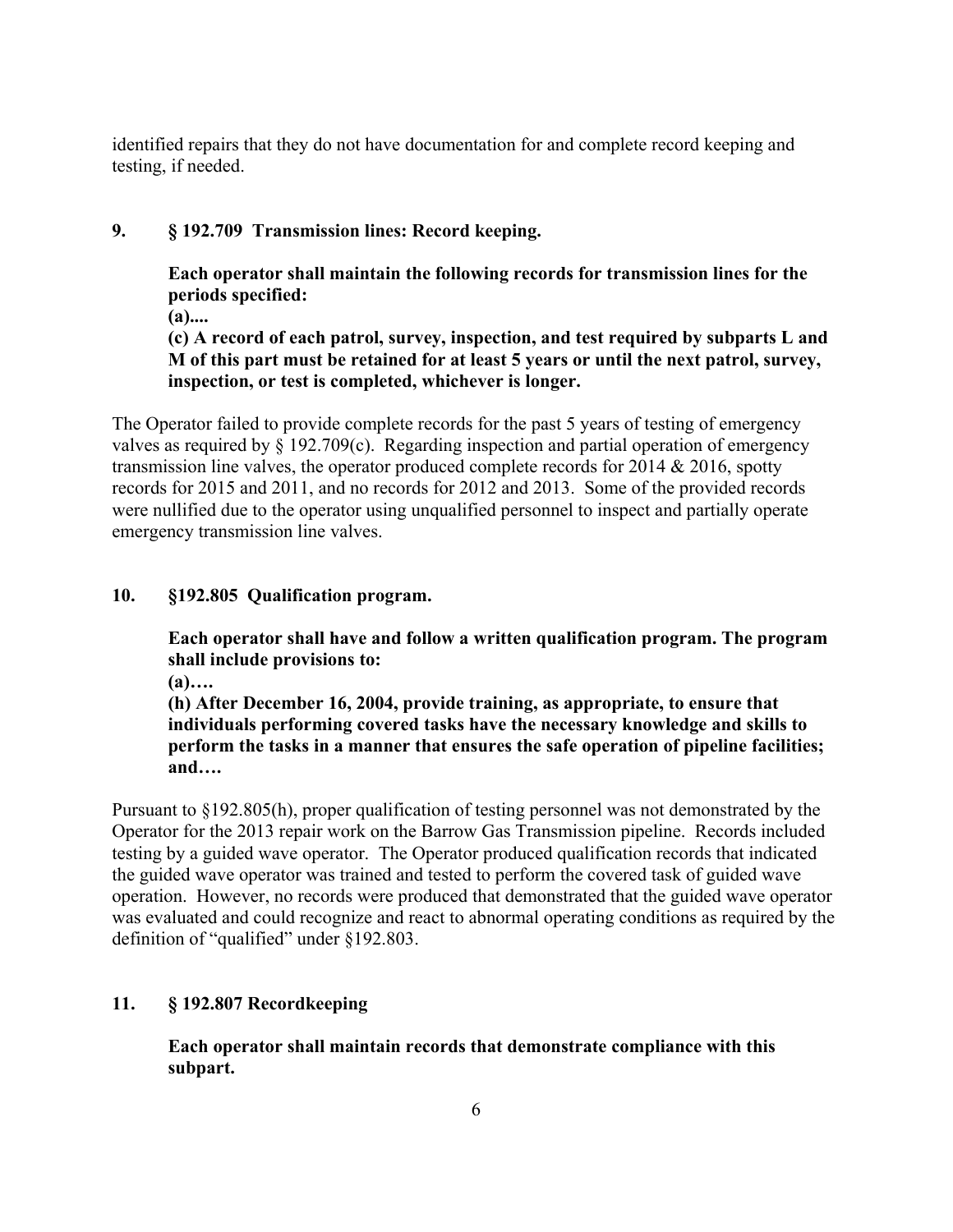#### **(a)….**

### **(b)Records supporting an individual's current qualification shall be maintained while to individual is performing the covered task.**

The Coffman Barrow Gas Transmission Pipeline Integrity Assessment Fall 2013 Guided Wave operator was qualified for guided wave but not in abnormal operating conditions. An NSBEM employee who performed covered tasks also had no record of being trained on abnormal operating conditions. This finding is pervasive through both contractors and employees.

#### Proposed Compliance Order

Under 49 U.S.C. § 60122 and 49 CFR § 190.223, you are subject to a civil penalty not to exceed \$213,268 per violation per day the violation persists, up to a maximum of \$2,132,679 for a related series of violations. For violation occurring on or after November 2, 2015 and before November 27, 2018, the maximum penalty may not exceed \$209,002 per violation per day, with a maximum penalty not to exceed \$2,090,022. For violations occurring prior to November 2, 2015, the maximum penalty may not exceed \$200,000 per violation per day, with a maximum penalty not to exceed \$2,000,000 for a related series of violations.

 decided not to propose a civil penalty assessment at this time. We have reviewed the circumstances and supporting documents involved in this case, and have

 Public Works. Please refer to the *Proposed Compliance Order*, which is enclosed and made a part With respect to item(s) 1 and 2 pursuant to 49 U.S.C. § 60118, the Pipeline and Hazardous Materials Safety Administration proposes to issue a Compliance Order to North Slope Borough of this Notice.

#### Warning Items

With respect to item(s) 3 through 11 we have reviewed the circumstances and supporting documents involved in this case and have decided not to conduct additional enforcement action or penalty assessment proceedings at this time. We advise you to promptly correct these item(s). Failure to do so may result in additional enforcement action.

#### Response to this Notice

Enclosed as part of this Notice is a document entitled *Response Options for Pipeline Operators in Compliance Proceedings*. Please refer to this document and note the response options. Be advised that all material you submit in response to this enforcement action is subject to being made publicly available. If you believe that any portion of your responsive material qualifies for confidential treatment under 5 U.S.C. 552(b), along with the complete original document you must provide a second copy of the document with the portions you believe qualify for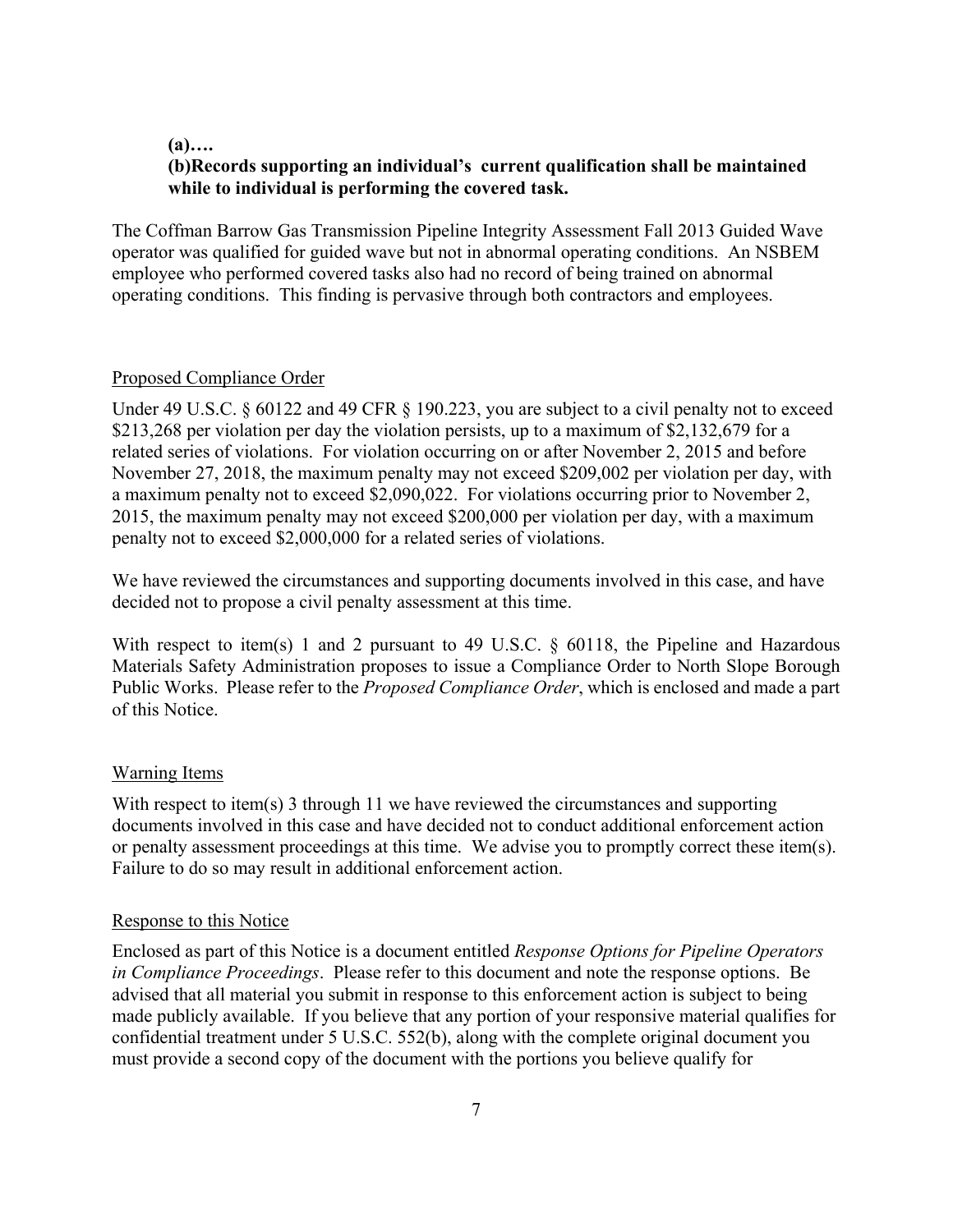confidential treatment redacted and an explanation of why you believe the redacted information qualifies for confidential treatment under 5 U.S.C. 552(b).

Following the receipt of this Notice, you have 30 days to submit written comments, or request a hearing under 49 CFR § 190.211. If you do not respond within 30 days of receipt of this Notice, this constitutes a waiver of your right to contest the allegations in this Notice and authorizes the Associate Administrator for Pipeline Safety to find facts as alleged in this Notice without further notice to you and to issue a Final Order. If you are responding to this Notice, we propose that you submit your correspondence to my office within 30 days from receipt of this Notice. This period may be extended by written request for good cause.

In your correspondence on this matter, please refer to **CPF 5-2019-0002** and, for each document you submit, please provide a copy in electronic format whenever possible.

Sincerely,

Chris Hoidal Acting Director, Western Region Pipeline and Hazardous Materials Safety Administration

Enclosures: *Proposed Compliance Order Response Options for Pipeline Operators in Compliance Proceedings* 

cc: PHP-60 Compliance Registry PHP-500 J. Owens (# 155561)